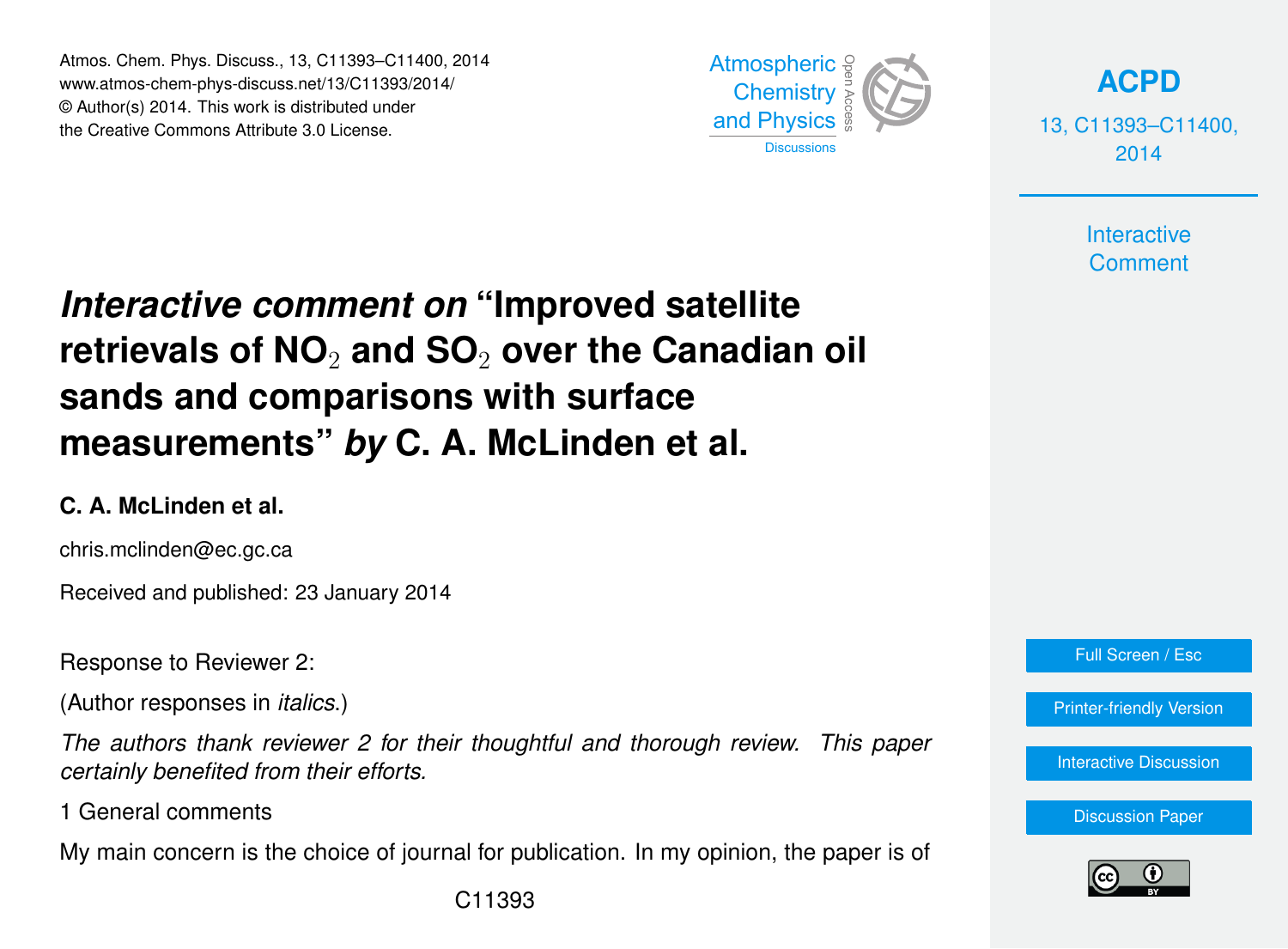rather technical nature. While many improvements to operational retrieval algorithms are introduced, the paper does not provide new insight about the Earth's atmosphere and its underlying processes. I personally would be happier to see this article published in AMT, but maybe that's a matter of preference.

*When the paper was submitted we included this text in our letter: "This paper fits nicely within the scope of ACP in that it focuses on remote sensing of the atmospheric trace gases. While some of the content of this paper is fairly technical, it nonetheless will be of a more general interest as it covers a highly visible topic (the Canadian oil sands) of also has general implications in that current satellite algorithms give results that are biased low. On this basis, we feel it is best suited for ACP as opposed to AMT."*

*We defer to the judgment of the editor(s) on this point. If they deem it best suited for AMT then we respect their decision (although we stand by our statement above).*

Either way, the following questions should be addressed by the authors before publication:

#### 2 Specific comments

1.) On p. 21620 the authors describe their approach to deal with the temperature dependence of the absorption cross-sections. They state that for both NO2 and SO2 they use the exact same correction formula. However, it seems implausible to me that both cross-sections should exhibit exactly the same linear dependence on temperature. Some information on how this correction formula was derived, using which laboratory cross-sections, is needed to justify the chosen .

*This is simply a coincidence. The value of 0.003 for NO2 was taken from Boersma et al. (2004) and it is also given in several others papers. The value of SO2 was initially calculated by us, but later we also found it given in a recent paper, Bucsela et al., 2013. The Boersma reference was cited in the text (line 6, page 21620) and we have added the Bucsela reference here as well.*

# **[ACPD](http://www.atmos-chem-phys-discuss.net)**

13, C11393–C11400, 2014

> **Interactive Comment**



[Printer-friendly Version](http://www.atmos-chem-phys-discuss.net/13/C11393/2014/acpd-13-C11393-2014-print.pdf)

[Interactive Discussion](http://www.atmos-chem-phys-discuss.net/13/21609/2013/acpd-13-21609-2013-discussion.html)

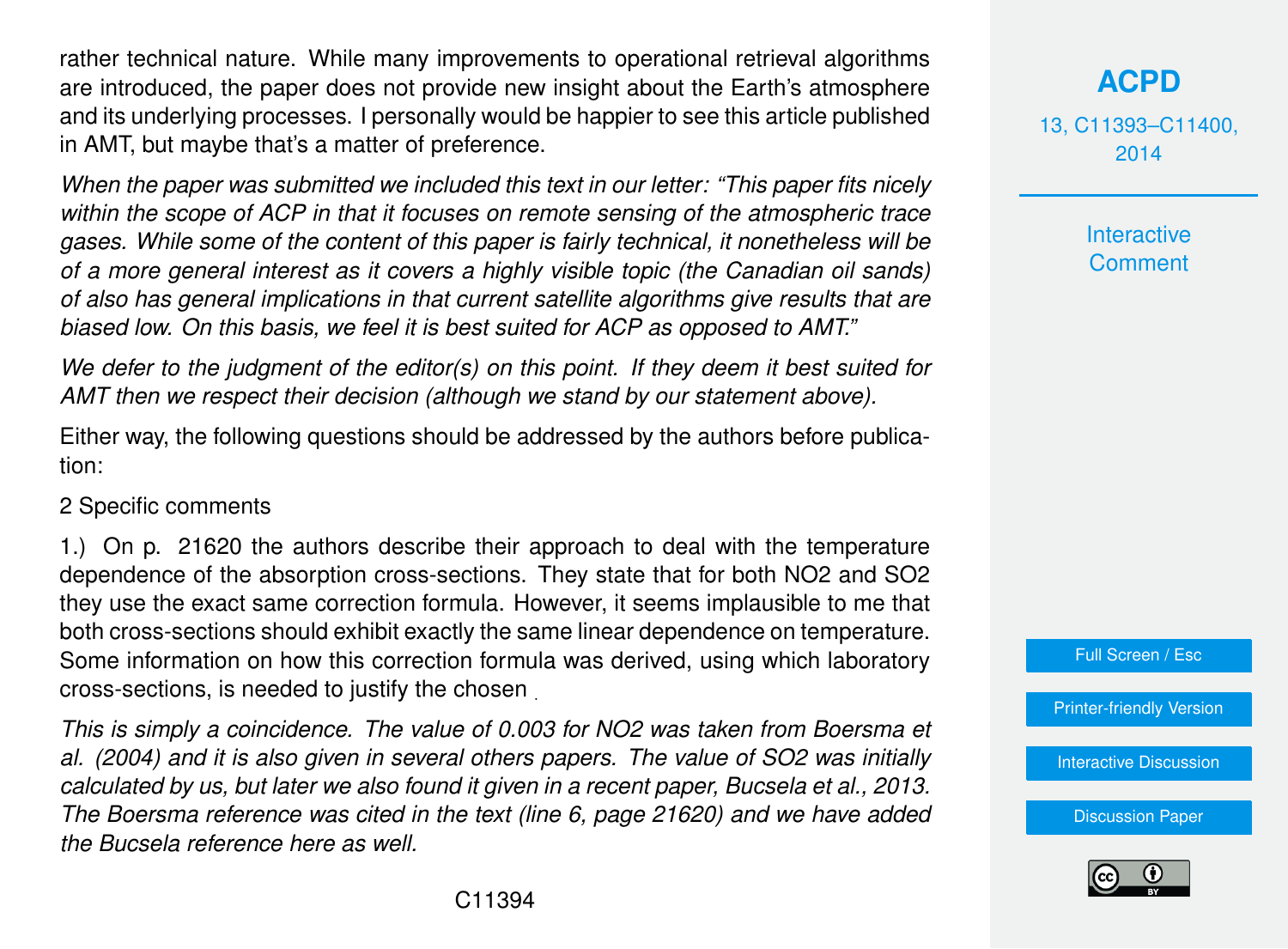2.) In the discussion of the validation of the VECTOR RTM on p. 21627, the authors state that the resulting AMFs differ by less than 3% on average and claim that "this agreement is acceptable given that not all input parameters were identical". Without further information, the reader starts wondering why not all inputs were chosen identically, and if the agreement could actually be worse if all inputs were identical. So either the authors should repeat the validation with identical inputs to both RTMs or, if not possible, they should justify why they think the differing inputs lead only to the observed 3% mismatch and are not causing more trouble.

*We are a little confused by this comment, and perhaps the intent of this paragraph was not clear. We were try to show that the VECTOR radiative transfer model used here can accurately compute air mass factors. To show this we tried to duplicate the AMFs supplied by the OMI data product using, to the fullest extent possible, identical input information. This has been clarified.*

*Completely identical inputs were not used as some were not available (e.g., individual temperature profiles and air density profiles). We have reworked this paragraph to (i) clarify that not all inputs were available, (ii) identify which ones were and which ones were not. The 3% difference is a result of a comparison of AMFs as calculated. A small difference is expected owing to the differences in the models (solution technique, numerical approximations, etc...) The fact that it is only 3%, and not larger, indicates that neither the model (nor the differences in the remaining inputs) lead to a significant difference. This was clarified also.*

3.) In the EC-AMF sensitivity study (on p. 21631), the authors evaluate the influence of doubled PBL concentrations on the AMF and come up with a 6% decrease of the AMF. They claim that further increasing the NO2 burden of the PBL would not significantly change this due to some saturation effect. However, the authors fail to substantiate this claim by further AMF calulcations for, say, a 3- and 4-fold increased NO2 burden of the PBL. Also, it would be interesting to know by how much emissions have actually increased since 2006.

# **[ACPD](http://www.atmos-chem-phys-discuss.net)**

13, C11393–C11400, 2014

> **Interactive Comment**



[Printer-friendly Version](http://www.atmos-chem-phys-discuss.net/13/C11393/2014/acpd-13-C11393-2014-print.pdf)

[Interactive Discussion](http://www.atmos-chem-phys-discuss.net/13/21609/2013/acpd-13-21609-2013-discussion.html)

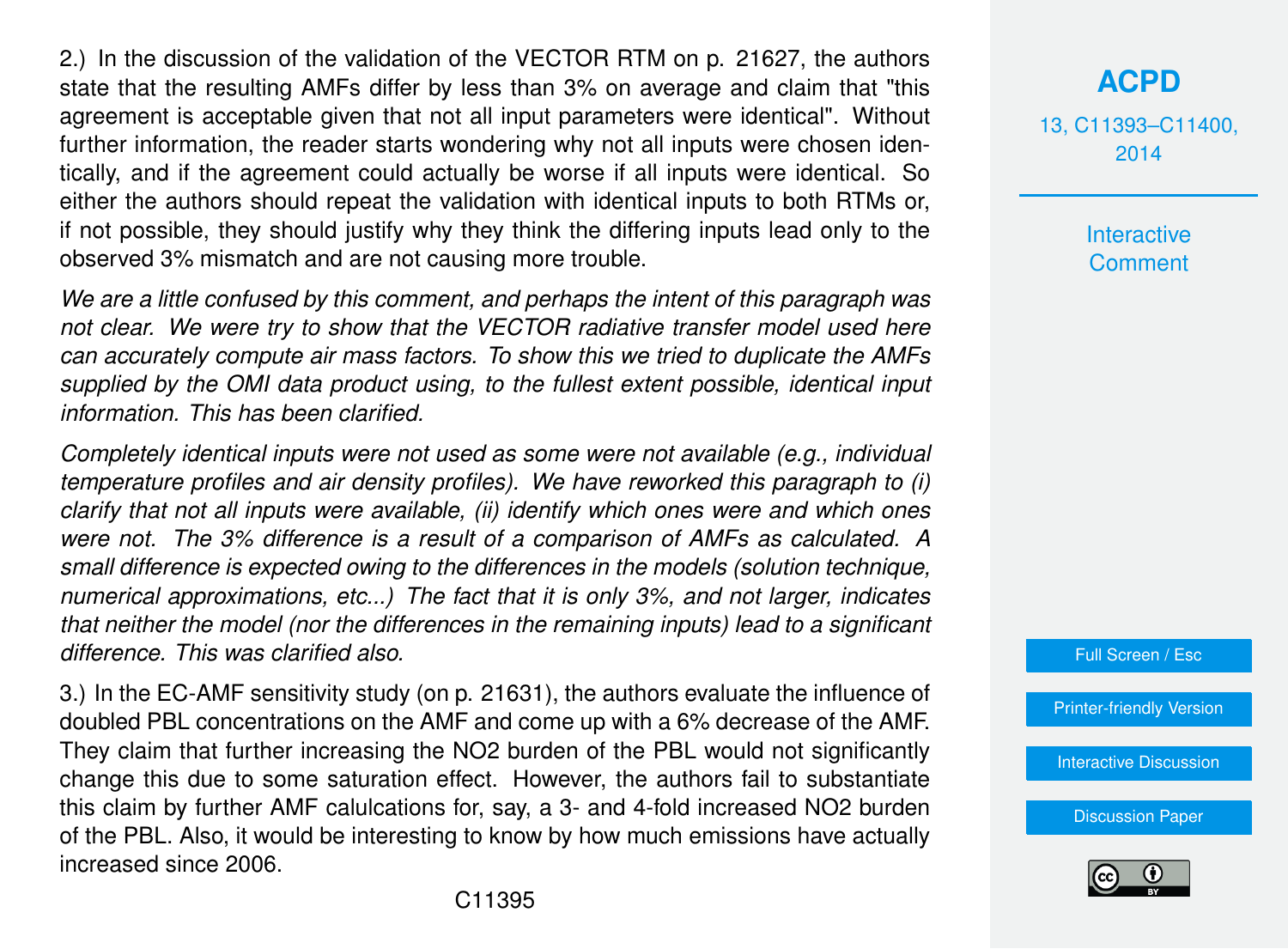*There was a brief explanation included in the original draft (page 21632, line 4-5): "AMFs were already sufficiently weighted towards the PBL that adding additional NO2 there had only a modest impact". We have added an additional statement that we feel clarifies this sufficiently: "In the limiting case that all of the NO2 resides in the PBL, further increases have no impact at all since only the profile shape is relevant". (The key here is that it is only the profile shape that impacts the AMF.)*

4.) On p. 21635, the authors try to convert surface vmr to VCD, using CTM profiles. They assume that "the model can adequately capture the spatial and temporal behaviour of this ratio." However, the largest model uncertainties will be due to uncertainties in the emission inventories, impacting mainly the PBL and lower atmosphere. Therefore, I believe that the authors' assumption is not valid. It might be a better approach (and in line with the sensitivity study of the EC-AMF to PBL concentrations) to take the free troposphere profile from a CTM, only varying the PBL content according to the surface vmr, but maybe the authors can better justify their assumption or find a more elegant solution.

*We agree that the uncertainties in emission inventories can be a key factor limiting the accuracy of this method. It is not clear to us exactly what the reviewer is suggesting: " It might be a better approach ... to take the free troposphere profile from a CTM, only varying the PBL content according to the surface vmr". We could use in-situ surface vmr , true, but then we could not be able to compare to it. But without bringing in additional information, the only way of mapping the column to a surface value is using the ratio predicted by the model.*

*The motivation for using the column-to-surface mapping in the first place was to calculate average surface vmrs in order to demonstrate that the new algorithm largely corrected a significant bias. The random component of this error would be eliminated by averaging over many years. The good overall agreement (in magnitude and spatial distribution) suggests that emissions uncertainties are not a large issue with the possible exception of the slow annual increase, which we attempted to estimate.*

13, C11393–C11400, 2014

> **Interactive Comment**

Full Screen / Esc

[Printer-friendly Version](http://www.atmos-chem-phys-discuss.net/13/C11393/2014/acpd-13-C11393-2014-print.pdf)

[Interactive Discussion](http://www.atmos-chem-phys-discuss.net/13/21609/2013/acpd-13-21609-2013-discussion.html)

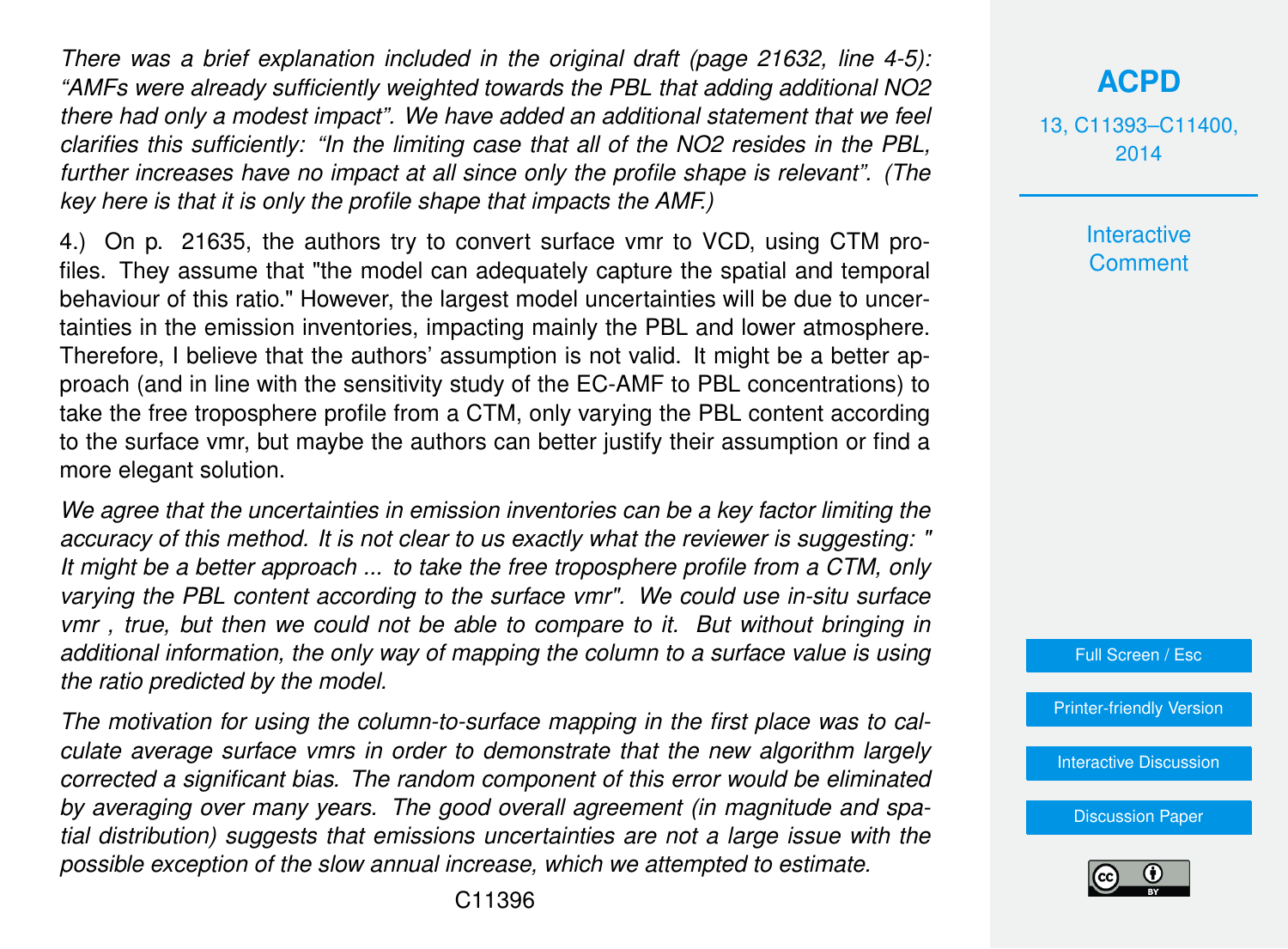5.) In Figure 3, the authors compare their albedo product at the SO2 wavelength for 2005 and 2011. There is a large difference visible between the two plots. The authors should try to explain this trend in surface albedo in the discussion.

*Figure 3 shows the NO2 albedo for two years, 2005 and 2011, with the 2011 showing higher values over the surface mining area. A sentence was added explaining this: "Over the mining area the albedo is seen to increase with time which is consistent with the ongoing conversion of the darker forest into the brighter industrial land-use."*

3 Technical comments

p. 21614/l. 11: The reference "Nowlan et al. 2011" is not included in the reference list at the end of the article.

*Included.*

p. 21617/Fig. 2: As absorption happens on individual molecules, I would find it more instructive to see the vertical profiles as number density instead of vmr. Also, the shape factor could be calculated using number densities instead of vmr.

*True. However, showing these a number density de-emphasizes the differences in the free troposphere which is one of the discussion topics this figures addresses. On this basis we feel it is better to leave them as VMR profiles.*

p. 21617/l. 7: At the high latitudes of the study area, the LT of OMI overpass is shortly before 13:00. However, I don't expect this to significantly influence the results.

*Agreed. At latitudes below 60 degrees we found this not to be an issue.*

p. 21622/l. 12: For the GOME LER climatology, reference to Koelemeijer et al. 2003 should be given.

*Yes, this has been added.*

p. 21625/l. 29ff: As the authors state, the discussion of snow albedo seems misplaced

**[ACPD](http://www.atmos-chem-phys-discuss.net)**

13, C11393–C11400, 2014

> **Interactive Comment**

Full Screen / Esc

[Printer-friendly Version](http://www.atmos-chem-phys-discuss.net/13/C11393/2014/acpd-13-C11393-2014-print.pdf)

[Interactive Discussion](http://www.atmos-chem-phys-discuss.net/13/21609/2013/acpd-13-21609-2013-discussion.html)

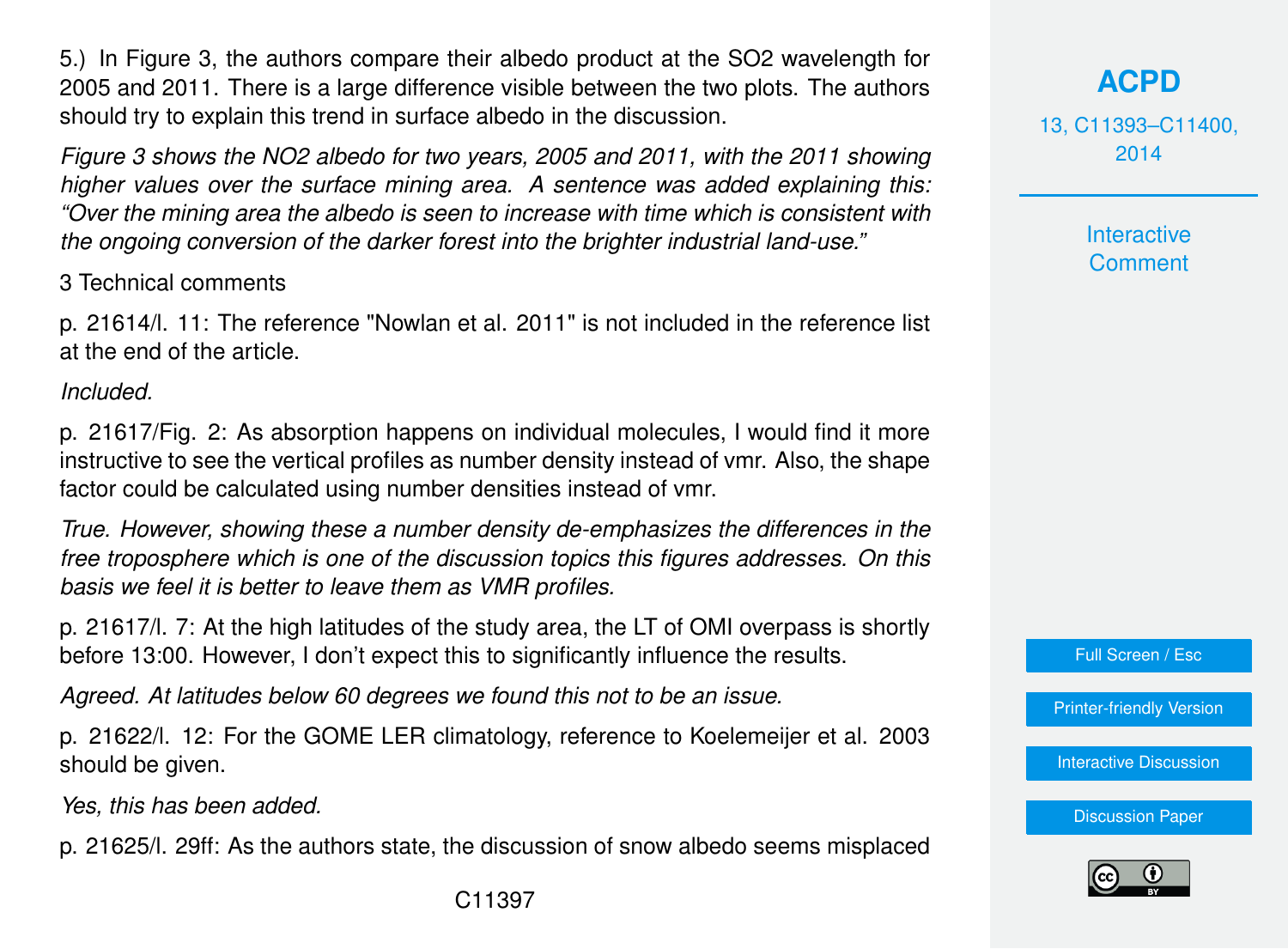in this study. I would prefer if the discussion would not be part of this manuscript. If the authors need treatment of snow albedo in a later study, they should include the discussion then.

*We respect the reviewer's point, but we feel it is a judgment call. In the end it does not really derail the flow of the paper (one figure and one paragraph), and it does fit in with the larger idea in this paper of improving the treatment of surface albedo in UV/vis algorithms. In short, we view it as a valid and worthwhile contribution.*

p. 21626/l. 11: Proper reference to the data product (publication, dataset name, data availability) of the used O3 columns should be given.

*Agreed. This oversight has been corrected and a sentence and reference identifying the algorithm that was used (Bhartia and Wellemeyer, 2002) added.*

p. 21626/l. 19: A good reference for the aerosol influence on AMFs depending on their relative posititioning is Leitão et al. 2010 (doi:10.5194/amt-3-475-2010).

*Yes, it is. I (CMcL) appreciate you mentioning this as I was not aware of it.*

p. 21626/l. 22: Please give a link/reference to the For McMurray sun photometer measurements.

*A reference and a link to the Aeronet data web site was added here.*

p. 21630/Eq. 8: The numerator in the third summand under the root should be instead of

*Corrected.*

p. 21635/l. 26: The authors should provide information about the temporal representativeness of the WBEA measurements. Are daily averages taken, or only measurements of the LT of OMI overpass (which can be between 12LT and 14LT, depending on the viewing azimuth angle), or OMI overpass +- X minutes, or ...

13, C11393–C11400, 2014

> **Interactive Comment**

Full Screen / Esc

[Printer-friendly Version](http://www.atmos-chem-phys-discuss.net/13/C11393/2014/acpd-13-C11393-2014-print.pdf)

[Interactive Discussion](http://www.atmos-chem-phys-discuss.net/13/21609/2013/acpd-13-21609-2013-discussion.html)

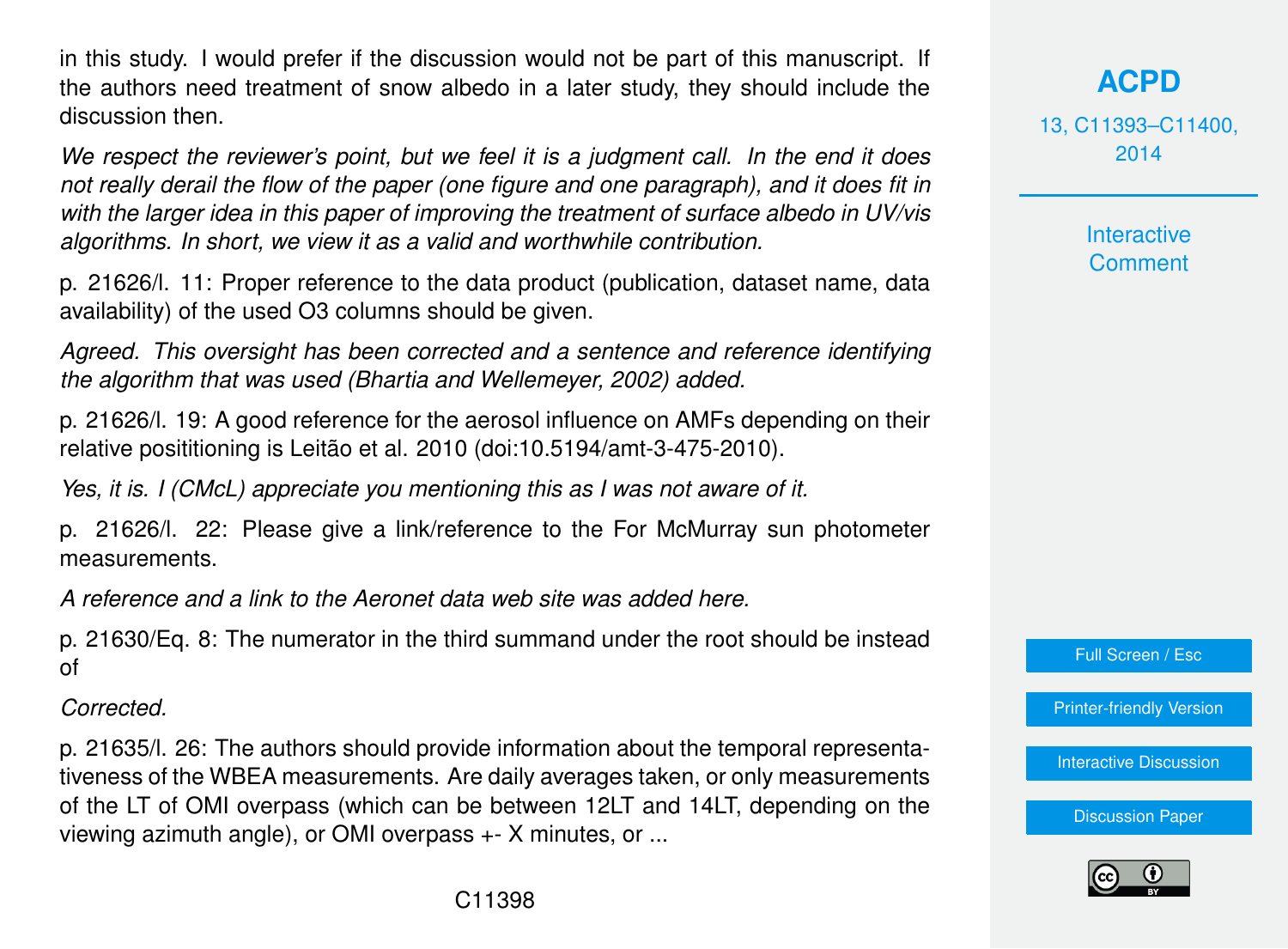*Yes, this is an oversight. The WBEA measurements are averaged between local times of 1200 and 1400. This information has been added to the end of paragraph 2 at the beginning of section 5.*

p. 21636/l. 17: The authors refer to Equation (4), but Eq. 4 is actually about albedo. Either I don't understand why albedo plays a role here, or the reference is wrong.

*You are correct. This seemed to have creeping in during typesetting and was not caught. Anyway, it has been corrected.*

p. 21649/Table 1: The authors speak of 30 altitude steps from 0 to 16km in 0.5km layers. However, going from 0 to 16 in 0.5 steps yields 33 layers?

*The correct number is 32 (there are 32 layers, each 0.5 km thick, and collectively span 0-16km).*

p. 21654/Figure 2: In the caption, the authors speak of "number density profiles", while the plot labels speak of "volume mixing ratio". Which is correct?

*An artifact of previous version. This has been corrected to vmr.*

p. 21655/Figure 3: A fifth panel, showing the data of (b) but integrated to the coarse spatial resolution of (a), would make it easier to compare the authors' albedo calculation to the original Kleipool et al. climatology, as the effect of spatial resolution and different albedo dataset would not be combined into one plot.

*This is a good idea. The figure was reworked to include 6 panels, adding the panel suggested by the reviewer and the MODIS SO2 albedo for 2011. The text was modified accordingly.*

p. 21657/Figure 5: The OMI snow albedo in (a) should be shown at the product's original spatial resolution, without interpolation (as in Fig. 3a).

*This was changed, as suggested.*

**[ACPD](http://www.atmos-chem-phys-discuss.net)**

13, C11393–C11400, 2014

> **Interactive Comment**

Full Screen / Esc

[Printer-friendly Version](http://www.atmos-chem-phys-discuss.net/13/C11393/2014/acpd-13-C11393-2014-print.pdf)

[Interactive Discussion](http://www.atmos-chem-phys-discuss.net/13/21609/2013/acpd-13-21609-2013-discussion.html)